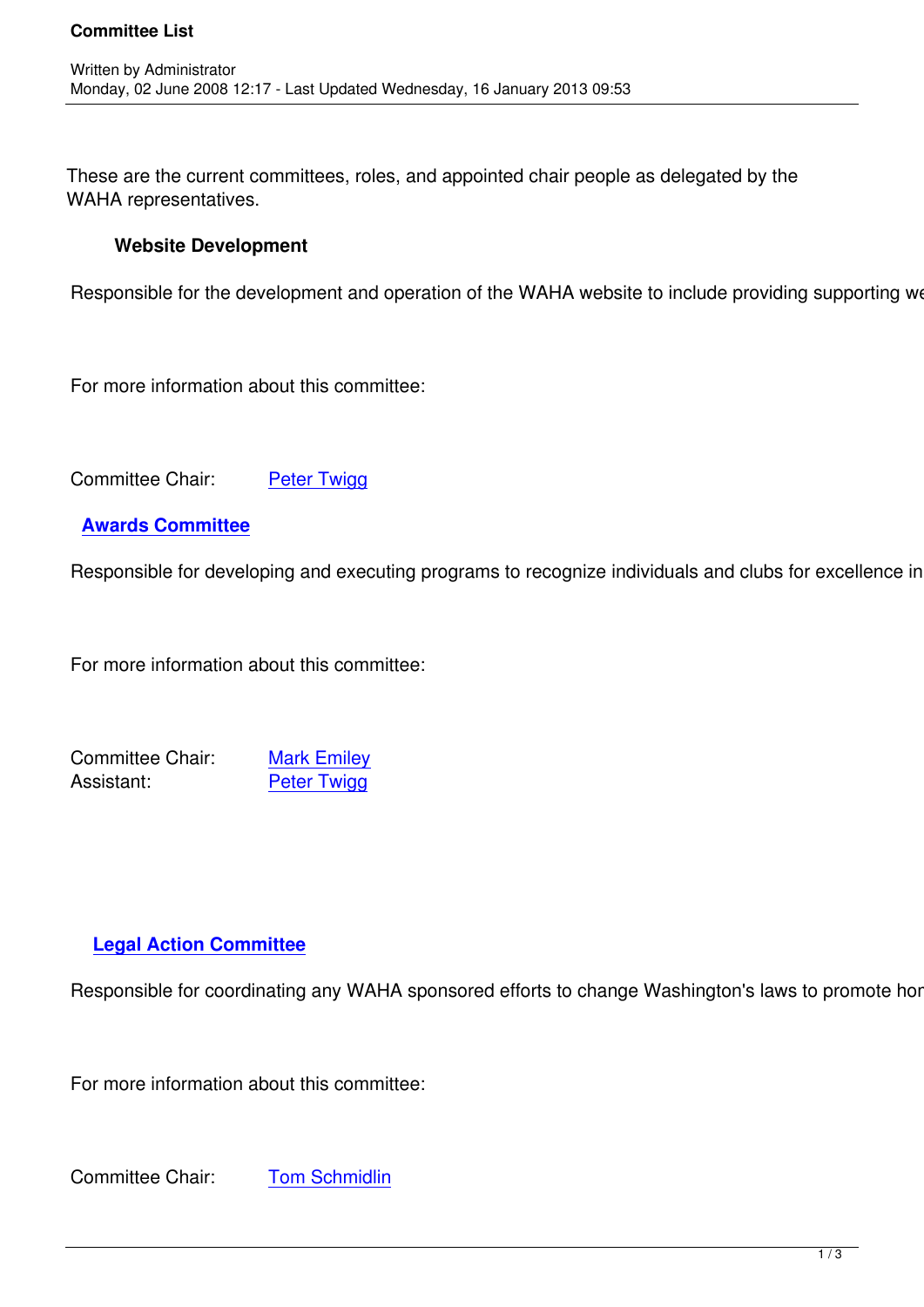### **Publicity and Publication Committee**

Responsible for any WAHA publications as well as for efforts promoting the WAHA and Washington homebrewing. The Web Development Committee as needed for any WAHA publications as well as for efforts promoting the WAHA and Wa

For more information about this committee:

Committee Chair: Mark Emiley

## **Competition Comm[ittee](index.php?option=com_contact&task=view&contact_id=26&Itemid=)**

Arrange for WAHA sponsored competitions and provide guidance to other competition organizers around V

For more information about this committee:

Committee Chair: Peter Twigg

**Education Committee**

Responsible for progra[ms and event](index.php?option=com_contact&task=view&contact_id=25&Itemid=)s which provide learning opportunities to Washington Homebrewers. T

For more information about this committee:

Committee Chair: Steve Antoch

### **Judging Committee**

Responsible for coordinating local activities between Washington BJCP judges and BJCP candidates and represent